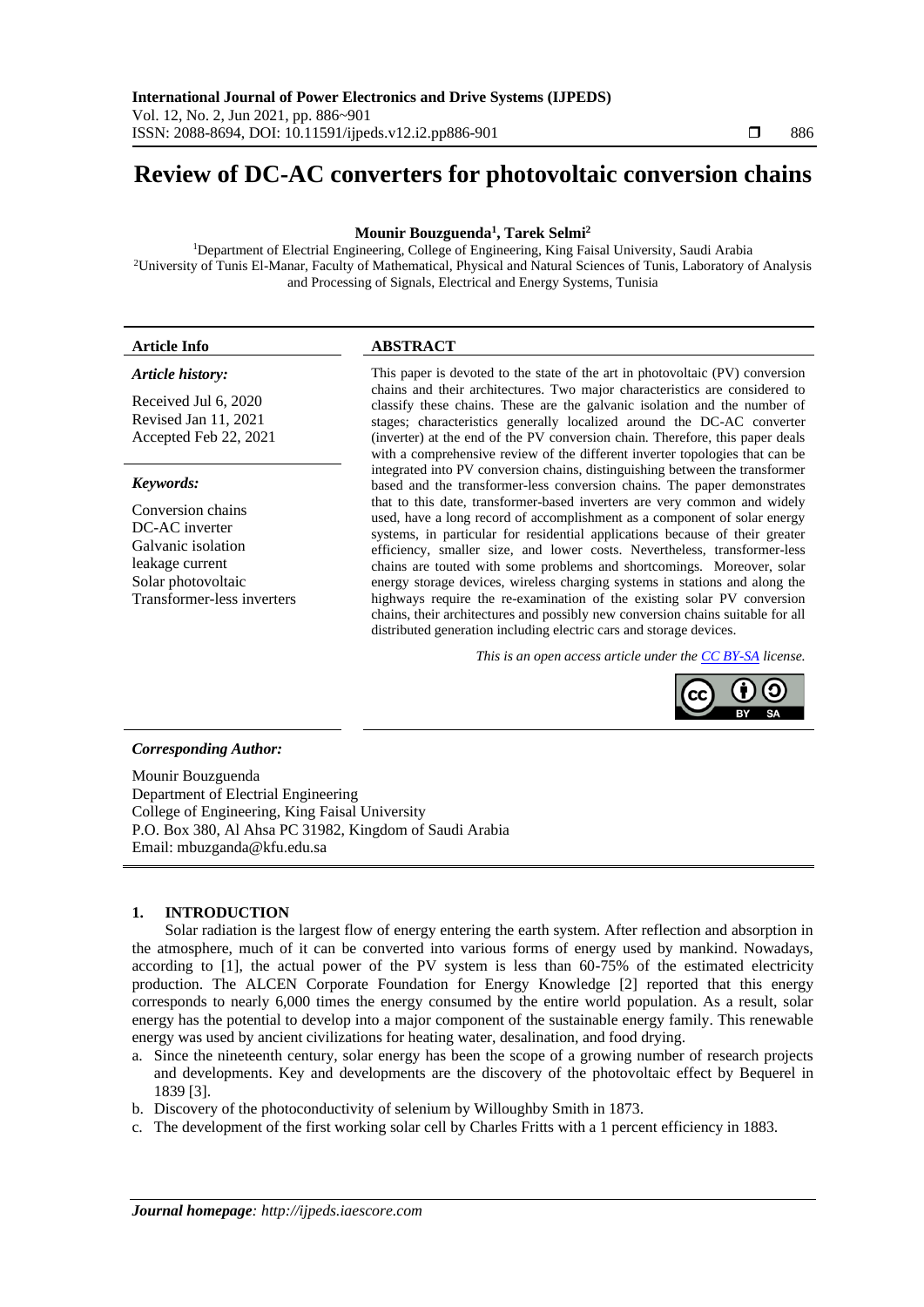- d. The development of the first solar cell with an efficiency of 6 percent in 1954. This was followed by the development of solar cell with an 8 percent in 1957, 14 percent in 1960, 32.3 percent in 1999 and 42.8 percent in 2007.
- e. Solar cells cost dropped from \$76 in 1977 to \$0.25 per Watt in 2017.
- f. DC to AC inverter is as important as the solar panels and they at the heart of domestic solar power systems, converting the DC to AC. Inverters have been experiencing continued development since late nineteenth century. In 2000 Sandia Laboratories invented the modern inverter paving the way to residential solar systems deployment
- g. Apart from the above developments, the widespread smart grids have been dictating additional requirements on solar PV inverters such as autonomy, adaptivity, cooperation, plug-and-play functions, communication, and self-awareness [4]. Such requirements are expected to affect the inverter topology and physical properties. However, these additional requirements can be addressed in a separate study.
- h. However, the global production of photovoltaic energy has so far remained low compared to the potential of this resource. This is mainly due to the high production cost of this energy, which is still dominated by that of fossil energy. As a result, the main challenge is finding low-cost and high-efficiency solutions for developing new photovoltaic power systems.
- i. Improving the efficiency of the photovoltaic generator by integrating new cell technologies such as organic cells or light-concentration cells.
- j. Improving the efficiency and cost of the entire system by setting up new architectures of photovoltaic conversion chains.

Given the fact that the global market for solar PV grew about 44% in 2019 [5], the fact that the global total of 627 GW including on- and off-grid systems [5] and the fact that the solar solar efficiency has been witnessing marginal improving, other alternatives should be investigated to maximize the power from solar photovoltaic systems. In particular and it is without doubt that the architecture of the DC-AC conversion chains shall be evaluated, and it is in this context that comes the work developed in this paper.

## **2. PHOTOVOLTAIC CONVERSION CHAIN ARCHITECTURE**

A solar photovoltaic conversion chain consists of several subsystems [6] that provide various functionalities as illustrated in Figure 1. Such functions include production, conversion, and interface. These functions are common in all photovoltaic conversion chains. Auxiliary functions include control, protection, and storage and differ from one chain to another. Grid connected conversion chains do not require storage batteries as the conversion chain is fed directly from the solar panels and produce alternating voltage and supports the customer load.



Figure 1. General architecture of solar photovoltaic conversion chains

Solar PV chains can be classified by different families according to the number of power processing stages, the use and of a transformer and otherwise the elimination a transformer.

- a. The galvanic isolation between the source and the grid consists of an isolation transformer designed at high frequencies (HF) on the source side via a high frequency of 1 kHz or higher. Alternatively, a transformer is placed on the grid side and operates at a low frequency (LF) of 50 to 60Hz.
- b. The number of stages in the chain. In one hand, the conversion of the energy is achieved straight from direct current (DC) the alternating current (AC). Otherwise, the conversion is done through a buck-boost DC-DC stage to regulate the DC voltage before the DC to AC conversion.
- c. Additionally, solar photovoltaic chains architecture is characterized by constraints such as efficiency improvement, the input power fluctuations reduction, production optimization during irradiation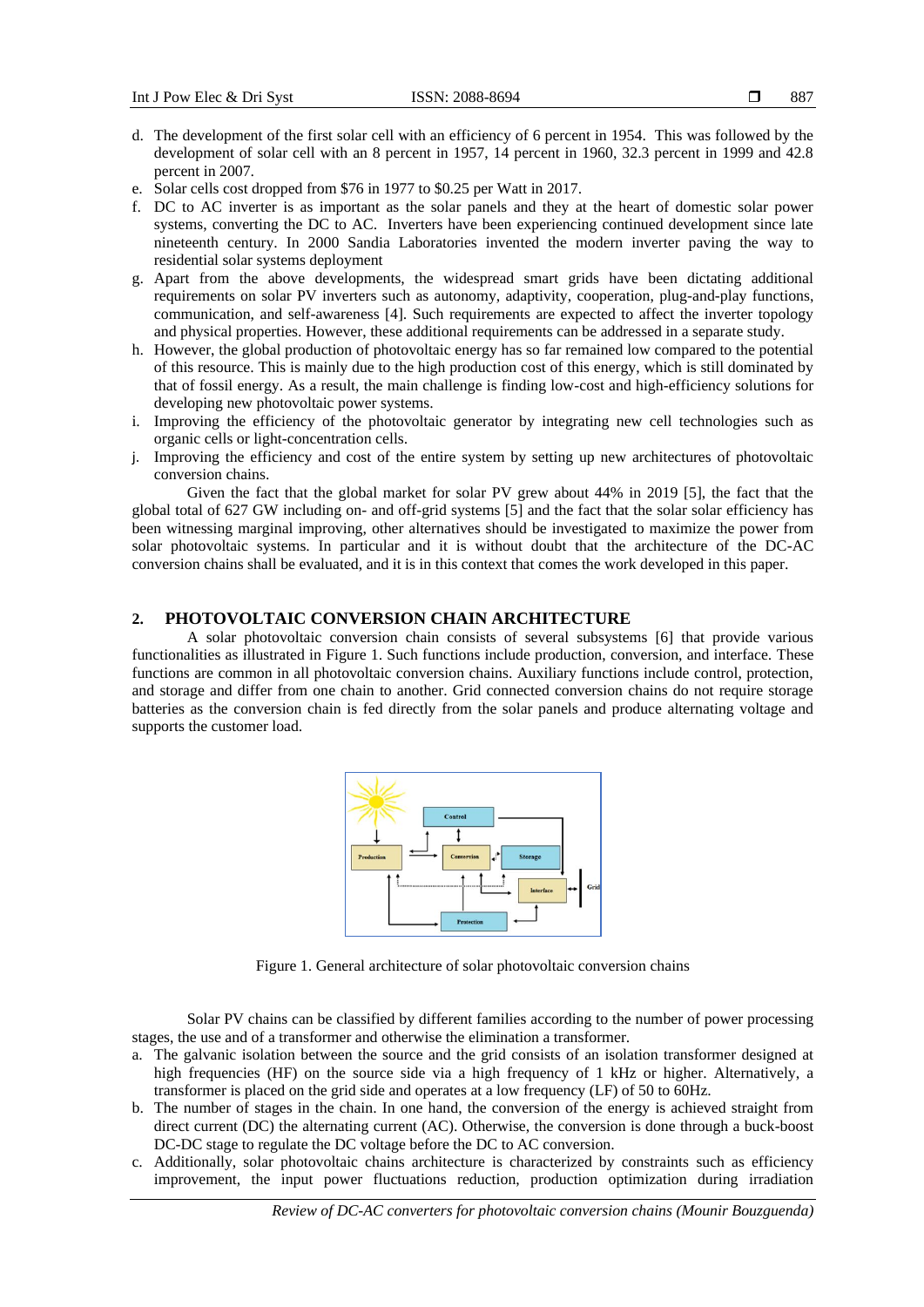intermittency and the reliability improvement and extension of the lifetime of key components such as the electrolytic capacitors, inductors, etc.

As a result, various topologies of photovoltaic conversion chains have been developed and reported in the literature. In the following, a special focus will be given to the topologies that have caught the attention of most researchers in the field of photovoltaic systems. This study focuses on the essential function of any chain which is the "conversion" function as well as the auxiliary functions such as protection, connection with the grid and others.

#### **2.1. Galvanic conversion lines of high frequency type**

Galvanic isolation is ensured by means of a compact HF transformer. However, the transformer exhibits extra losses penalizing therefore the efficiency of the conversion chain [7]-[10]. The diagram in Figure 2 shows the galvanic isolation principle. This type of isolation is based on the flyback approach that uses high value capacitors at the input stage. This approach tends to significantly reduce the entire conversion chain lifetime.

The input voltage, generally of the order of 12V, is converted into very high AC voltage (HF pulses of the order of 400V). This voltage is rectified and filtered to provide a high DC voltage that is applied to the input of the inverter to produce "consumable" AC voltages. The use of HF galvanic isolation applies to systems having few PV modules in series producing few hundred Watts. The current waveforms are quasisinusoidal due to the adopted control strategies.

#### **2.2. Conversion chains with low-frequency galvanic isolation**

The schematic diagram of such chains is shown in Figure 3. In this case, the DC input voltage is converted into AC voltage through the inverter. The LF transformer amplifies this voltage to standard values (110/220V, 50-60Hz). This type of isolation is the least used because of their relatively high prices, weight and size compared to conversion with HF transformers [7]-[10].





Figure 2. Galvanic isolation using HF transformer Figure 3. Galvanic isolation using LF transformer

## **2.3. Non-isolated conversion chains**

In this galvanic isolation chains, the non-isolated dc–dc converters are designed to step-up or stepdown the voltage. As a result, the size, the weight and the volume of the chains.are compact and the conversion efficiency is enhanced.

## **2.3.1. Non-isolated mono-stage conversion chains**

In this case, the conversion is done in a single step without a voltage amplification stage. As shown in Figure 4, many photovoltaic modules are required to generate a voltage at the output of the inverter that is sufficiently high, close to that of the grid. The additional functions (MPPT and protection) are all integrated in a single stage of the conversion chain.

#### **2.3.2. Non-isolated two-stage conversion chains**

In this case of photovoltaic systems, the conversion chain consists of two cascaded stages. The first stage is a DC-DC converter to boost the DC voltage generated by the photovoltaic panel while the second stage is DC-AC type, allowing the generation of an AC voltage to interface the photovoltaic system with the grid as shown in Figure 5. In this case, the additional functions could be distributed between the DC-DC converter and the DC-AC converter.





Figure 4. Non-isolated single-stage structure Figure 5. Non-isolated two-stages structure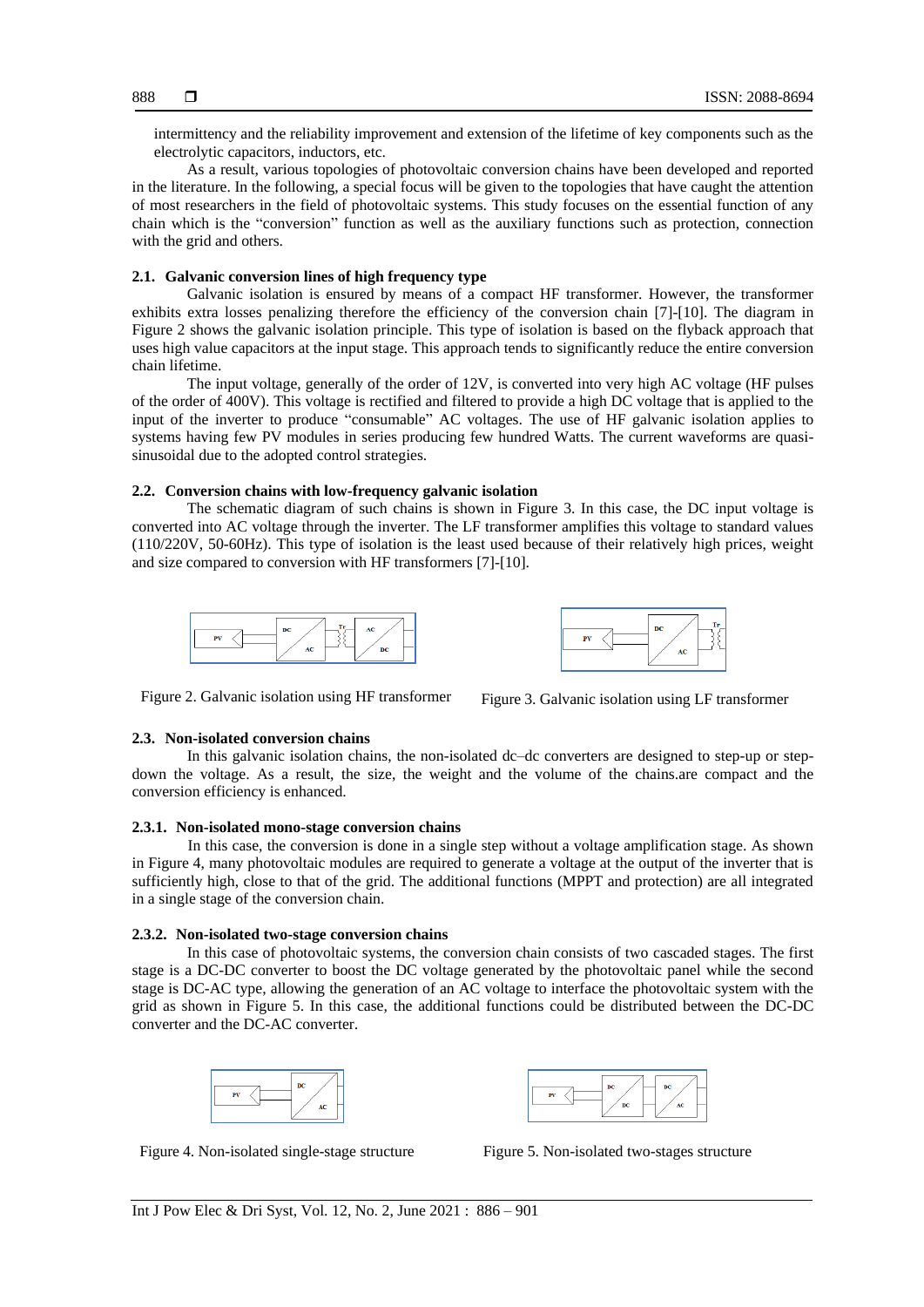889

#### **3. CONFIGURATIONS OF PHOTOVOLTAIC CONVERSION CHAINS**

This section reviews the various configurations of the photovoltaic conversion chains according to their DC-to-AC conversion stage.

## **3.1. Photovoltaic conversion chains based on central inverters**

The central inverter configuration system is shown in Figure 6 [11]-[15]. It is frequently used for high power applications. In this type of configuration, photovoltaic modules are mounted in rows with each end of a non-return diode. The rows are connected in parallel to the input of the central inverter. It is a simple configuration characterized by low installation and maintenance cost. However, the central inverter chain is penalized by losses due to the phenomenon of asymmetry, also known as mismatch phenomenon, which is linked to the use of a single MPPT strategy implanted in the said inverter. In addition, in case the inverter is faulty, the entire conversion chain is isolated, and no continuity of service is possible. Moreover, the use of long cables connecting the photovoltaic modules compromises the efficiency of the conversion chain.

## **3.2. Photovoltaic conversion chains based on string inverters**

Nowadays, as per the "system technology for photovoltaics" [16], the string inverter configuration the most used system configuration. The schematic diagram of this configuration is given in Figure 7 [17], [18]. It involves connecting an inverter to each row of photovoltaic modules and paralleling the outputs of the different inverters.

The inverters need certain synchronization to avoid any exchange of power. Each inverter has its own MPPT which allows better control of the power. In addition, in case of failure of an inverter, only the row associated with it is isolated which allows continuity of service. Finally, such an arrangement offers a modularity that allows an easy chain extension.



Figure 6. Block diagram of the central inverter system configuration



Figure 7. String inverter system configuration

## **3.3. Multistring system configuration**

The efficiency and reliability of the conversion chain could be improved by connecting the DC-DC converter to each row or string [19], [20]. The converters' outputs are connected in parallel to the input of a central inverter as shown in Figure 8. This configuration combines the advantages of the central inverter configuration with those of the string inverter configuration. Indeed, the maximum power point trackers (MPPT) are integrated at the converter level, which makes it possible to overcome the losses due to the phenomenon of mismatch. This configuration is certainly more economical than the string configuration but cannot ensure the continuity of the service offered by the latter in case of failure of the central inverter.



Figure 8. Multi-string inverter conversion chain

*Review of DC-AC converters for photovoltaic conversion chains (Mounir Bouzguenda)*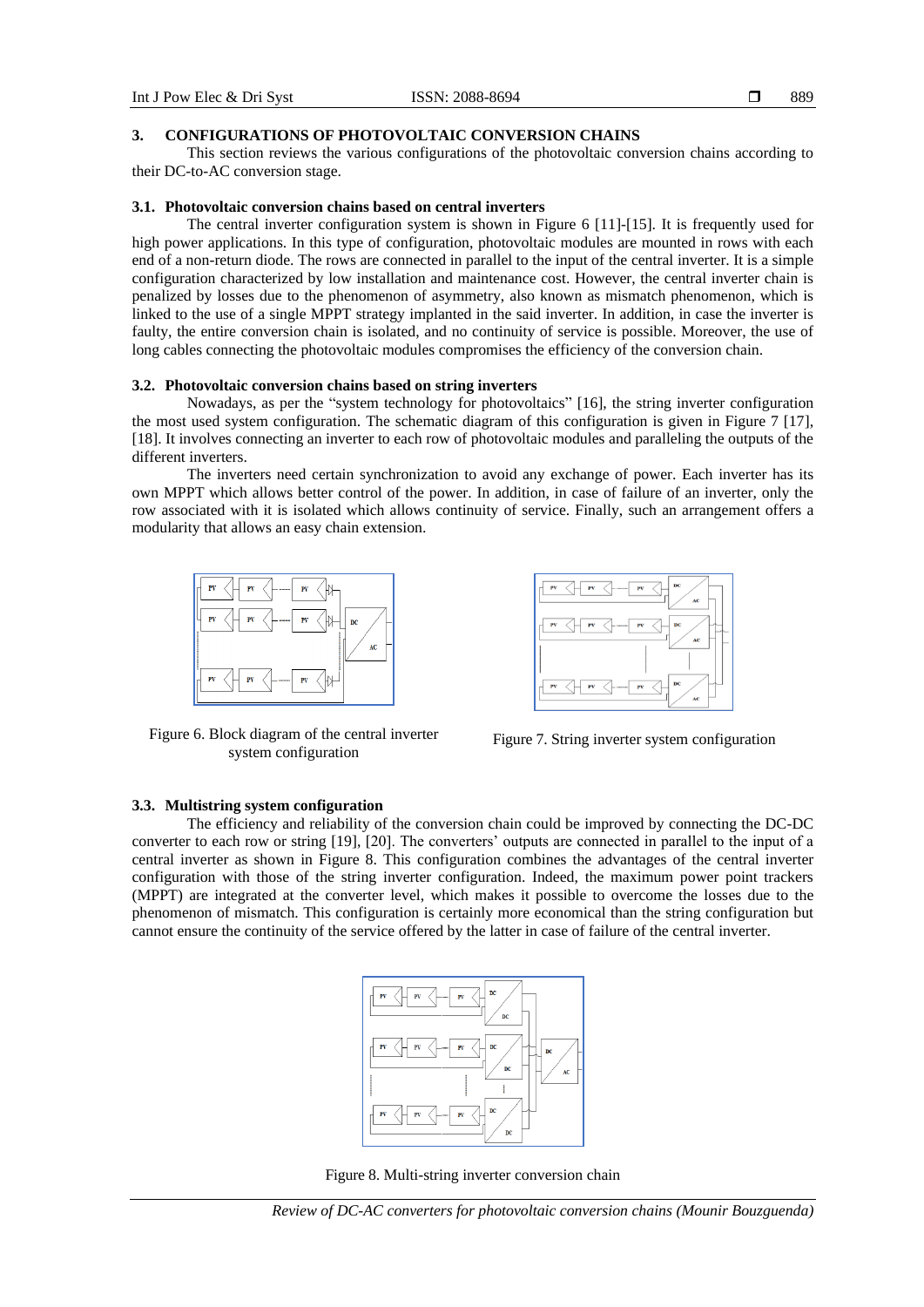#### **3.4. Integrated system configuration**

This category includes the following three configurations, namely [21]-[23], i) parallel converter configuration, ii) series converter configuration, and iii) microinverter configuration. The three configurations listed above are respectively shown in Figure 9, Figure 10 and Figure 11. As shown in Figure 9, each of the parallel or the parallel converter configuration shown in Figure 9, each converter is connected to a photovoltaic module having its own MPPT which improves the power generation management. In addition, this configuration allows a more precise control system and a quick response in the event of a fault.

However, this configuration requires high amplification gain of the voltage to match the required voltage at the input of the inverter, which significantly increases the losses and thus penalizes the efficiency of the entire conversion chain.

To reduce this gain, series converter configuration shown in Figure 10 is recommended. Indeed, this configuration allows access to the parallel converter configuration options except that the gain of amplification is reduced as the number of converters increases. The drawback of this configuration lies in connecting several converters which results in the dependence of the MPPT of different converters.

Another configuration considered in the literature is the microinverter system design shown in Figure 11. This configuration consists in connecting the inverter directly to the photovoltaic module via a voltage amplification stage. This design would reduce losses due to the mismatch phenomenon and would allow flexible extension through the "plug and play" technique.





Figure 9. Parallel converter configuration Figure 10. Series converter configuration



Figure 11. Microinverter system configuration

## **4. INVERTER TOPOLOGIES OF PHOTOVOLTAIC CONVERSION CHAINS**

## **4.1. Categories of inverters**

The inverter is the major element of any photovoltaic conversion chain. Inverters could be classified into two categories, namely:

- a. "Line-switched" inverters which are usually of high powers. They are made of thyristors whose switching frequency is controlled from the line current. However, the thyristor requires forced switching circuits to bring the current to zero to turn them OFF. In addition, inverters made up of thyristors require complicated filtering circuits. For these reasons, this type of inverter is rarely used as reported in the [24].
- b. "Self-commutated" inverters that are based on power transistors such as bipolar transistors, field effect transistors (MOSFETs) and insulated gate bipolar transistors (IGBTs). Those inverters are controlled using simple switching techniques implemented in analog or digital integrated circuits [25]. They could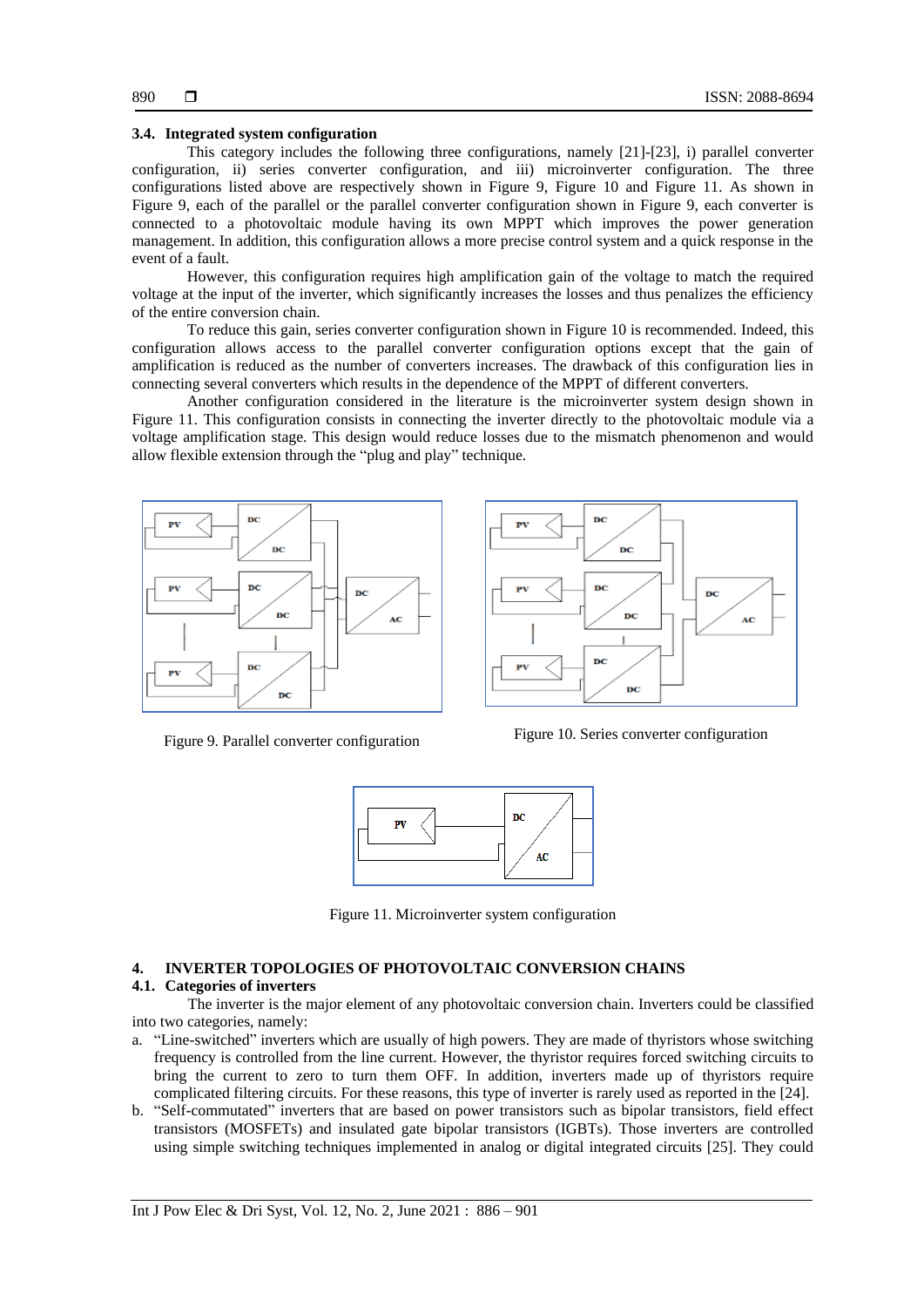be voltage controlled called "voltage source inverter" (VSI), or current controlled called "current source inverter" (CSI).

- c. VSI inverters are the most used because a high-power factor could be achieved by a simple pulse width modulation (PWM).
- d. The use of CSI inverters is generally limited to medium and high-power applications. CSIs have a series of inductors at the DC bus to maintain constant current. These inverters have the following advantages [26], i) in the event of a short-circuit, the current remains limited within the inverter which, thanks to the inductances of the DC bus, cannot exceed the short-circuit current of the PV panel, and ii) the use of sensors is not necessary because the connection of the inverter to the grid does not use any control loop.

#### **4.2. Inverter specifications**

For all inverters categories, there are technical specifications that must be taken into consideration when developing a PV conversion system. Among these specifications, the total harmonic distortion (THD) and power factor (PF) are retained [27].

The "929-1988-IEEE Recommended Practice for Utility Interface of Residential and Intermediate Photovoltaic (PV) Systems (1987)" [28] has stated that the total harmonic distortion is defined as the ratio of the square root of the sum of the squares of the rms values of the analyzed signal to the rms value of its fundamental term. This value is always given in percent as indicated in (1).

$$
THD (%) = 100 \frac{\sqrt{\sum_{n=2}^{\infty} H_n^2}}{H_1}
$$
 (1)

where  $H_n$  is the rms value of the nth harmonic and  $H_1$  is the rms value of the fundamental term. According to US IEEE P929 [28], the THD of the currents must always be less than 5%. Table I shows the THD limits adopted by most standards [29].

| Table 1. THD limit of the current according to the order of the harmonics |  |
|---------------------------------------------------------------------------|--|
|---------------------------------------------------------------------------|--|

| Order of harmonics            | Limit of the THD |
|-------------------------------|------------------|
| $2-9$                         | 4%               |
| $10 - 15$                     | 2%               |
| $16-21$                       | 1.5%             |
| $22 - 33$                     | 0.6%             |
| THD up to the $50th$ harmonic | 5%               |

The second specification is the power factor which is of dominant importance. A unit power factor is often required where it is associated with low values of current. This results in a reduction of losses within the chain and consequently a better profitability of the photovoltaic conversion.

The effective value of the current is expressed as (2).

$$
I_{rms} = \sqrt{\sum_{n=1}^{\infty} I_n^2}
$$
 (2)

Where  $I_n$  is the amplitude of the harmonic of order n. Similarly, the rms value of current could be expressed as a function of THD as (3).

$$
I_{rms} = I_1 \sqrt{1 + THD^2} \tag{3}
$$

In addition, the power factor PF is described in the "1547.1-2005 - IEEE Standard Conformance Test Procedures for Equipment Interconnecting Distributed Resources with Electric Power Systems (2011)" [30], [31] as (4).

$$
PF = \frac{P}{S} = \frac{I_1 \cos \phi}{I_{rms}} \tag{4}
$$

with  $\varphi$  is the back-phase shift of the current fundamental term with respect to the fundamental term of the voltage.

Rewriting (4) while considering (3), makes it possible to express the power factor as a function of the THD as shown in (5).

(2)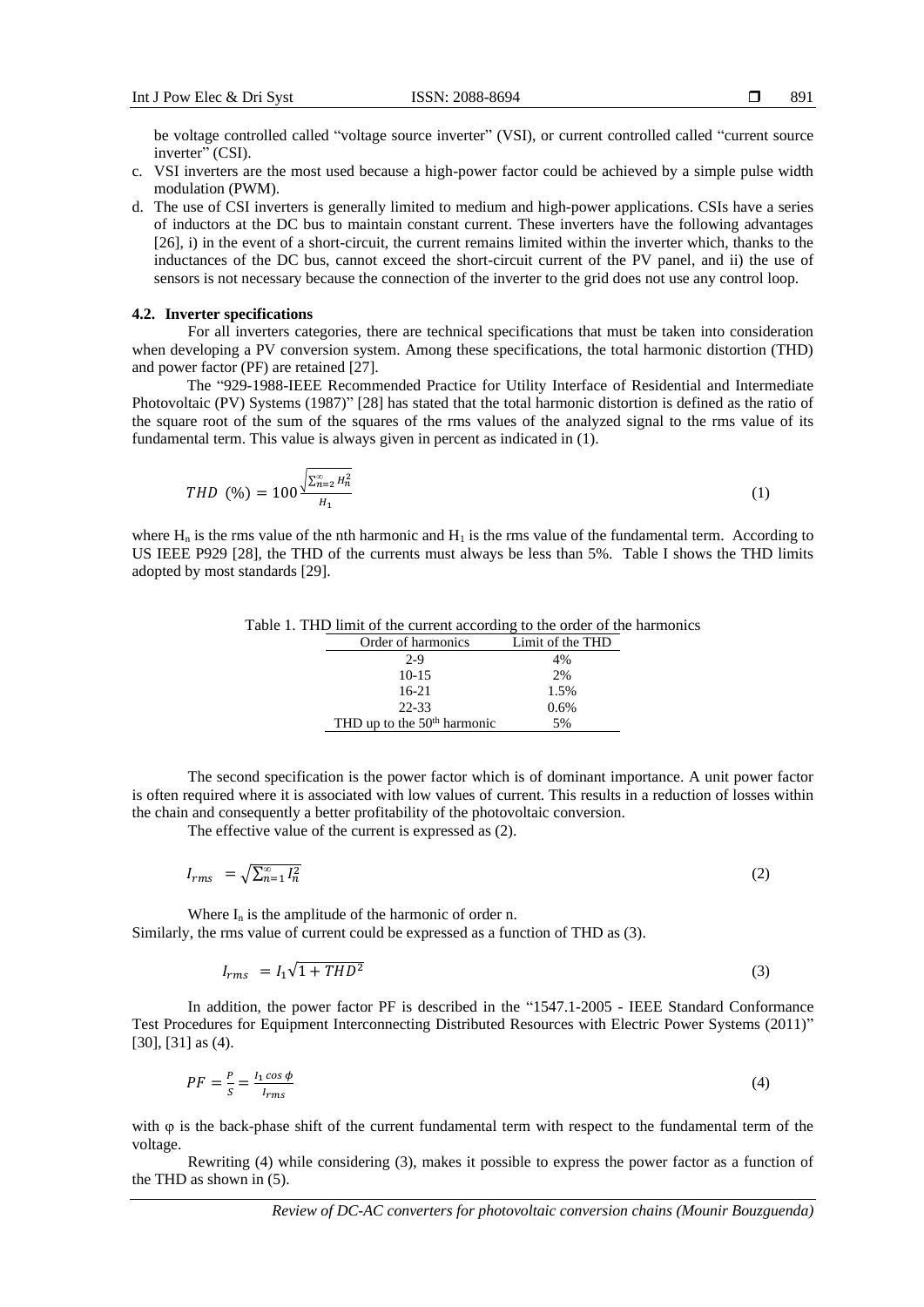$$
PF = \frac{\cos \phi}{\sqrt{1 + THD^2}}\tag{5}
$$

In addition to the two specifications described above, any photovoltaic system is characterized by further specifications related to security and coupling to the grid. These specifications are dictated by the following standards, a) IEC 60364-7-2005: Electrical installations of buildings section 712: photovoltaic power systems (2016) [30], b) IEEE 1547-1-2005: Standard IEEE conformance test procedures for equipment connecting distributed sources to electrical grids (2011) [29], c) IEEE 929-2000: Practical interfacing of photovoltaic systems (2000) [32], d)IEC 61727: Photovoltaic systems: characteristics of the interface (2004) [33], and e) DS / EN 61000-3-2: EMC, limits for harmonic emissions (Input current of equipment that can wait 16A per phase) (2019) [34].

Table 2 shows a comparison of forth mentioned standards in terms of current injected into the grid. The VDE 0126-1-1 standard is the only one that imposes a disconnection time from the grid in the order of 200 ms if a direct current greater than 1A is injected into the grid [35]-[37]. This standard also requires the disconnection of the conversion system if a leakage current occurs, as shown in Table 3 [38]. Considering the technical specifications of photovoltaic systems, several inverter topologies that more closely meet these specifications have been studied and are presented within this paper that mainly focuses on, a) inverters with galvanic isolation, and b) inverters without galvanic isolation.

| standards            |                                    |  |
|----------------------|------------------------------------|--|
| Standard             | DC injected                        |  |
| <b>IEC 61727</b>     | $\leq$ 1% of the output current    |  |
| VDE 0126-1-1         | $<1$ A                             |  |
| <b>IEEE 1547</b>     | $\leq 0.5\%$ of the output current |  |
| EN 61000-3-2         | < 0.22 A                           |  |
| <b>IEEE 929-2000</b> | $\leq 0.5\%$ of the output current |  |

| Table 3. Maximum disconnection time according to |  |
|--------------------------------------------------|--|
| VDE 0126-1-1                                     |  |

| .                    |                        |  |
|----------------------|------------------------|--|
| Leakage current (mA) | Disconnection time (s) |  |
| 30                   | 0.30                   |  |
| 60                   | 0.15                   |  |
| 100                  | 0.04                   |  |

#### **4.3. Flyback mono-transistor inverter**

The schematic diagram of this topology is shown in Figure 12. This is a galvanically isolated topology using a high frequency (HF) transformer. It is a low power inverter (around 100W) based on a single-transistor flyback converter whose outputs feed a mid-point transformer [39]-[42]. Both outputs of the transformer are connected to the grid through two diodes, two transistors and a filter. This configuration allows the Flyback converter to provide two currents of opposite signs. The two output transistors synchronously switch with the single transistor of the flyback converter in the high frequency regime. The Flyback converter operates in a discontinuous conduction mode (DCM) which implies that the current through the transformer reaches zero before the start of each switching cycle.

The major disadvantage of this topology lies in the fact that the decoupling of the power in parallel with the photovoltaic module is generally carried out using electrolytic capacitors of high values. Moreover, the two stages of this topology must be sized for a power equal to twice the nominal power. Finally, another drawback of this topology is the low power factor due to the existence of a zero-crossing distortion.

#### **4.4. Flyback inverter with high power decoupling**

This topology consists of the flyback inverter with a buck-boost converter [43]. The circuit of this topology is given in Figure 13.





Figure 12. Flyback mono-transistor inverter Figure 13. Flyback inverter with high power decoupling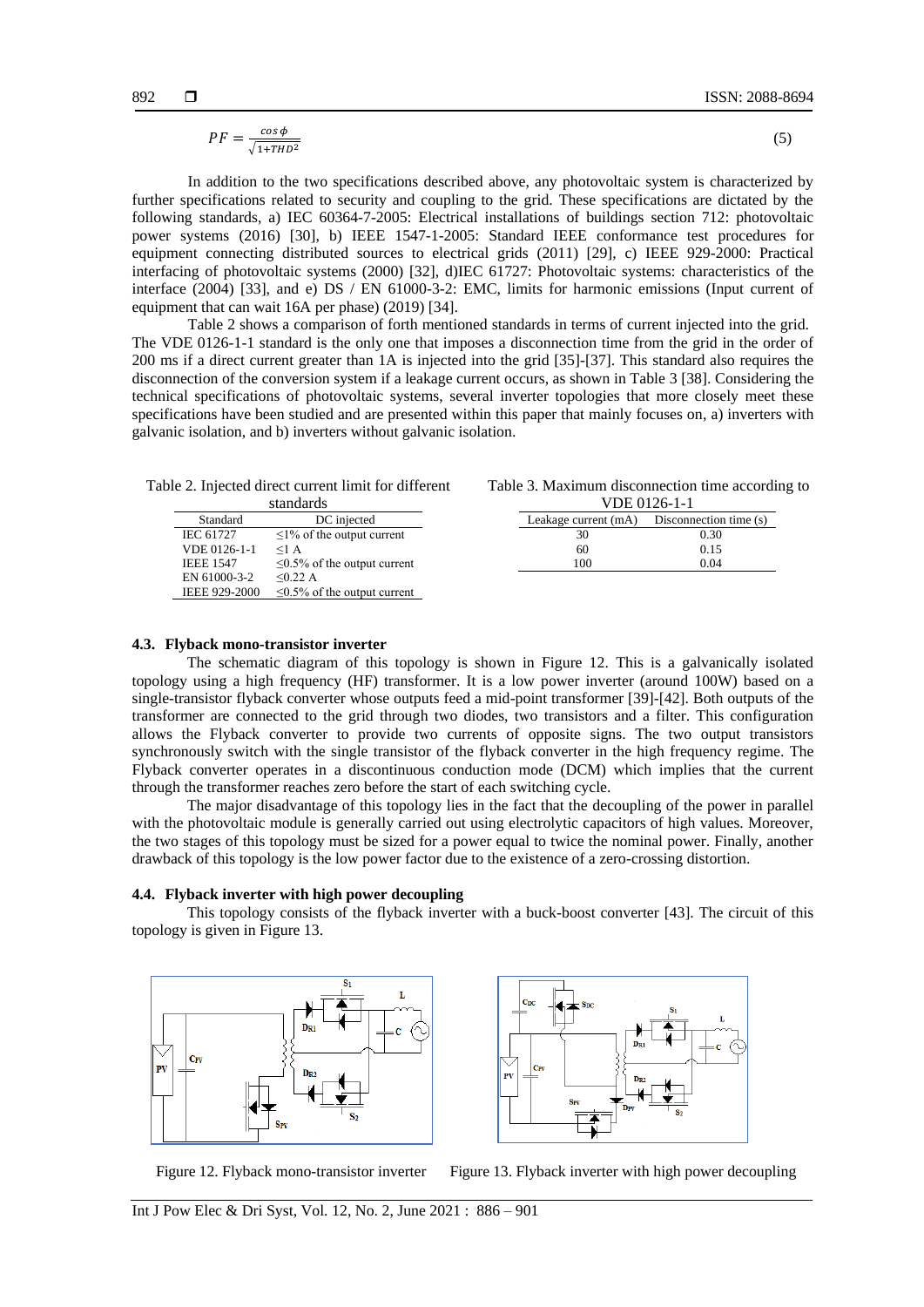The topology is a modified version of the one presented in Figure 12 in order to avoid the use of high value electrolytic capacitors. Indeed, the decoupling capacitor is eliminated using a buck-boost converter. This is a topology where the transistor  $S_{pv}$ , the diode  $D_{pv}$ , the primary winding of the transformer, the freewheeling diode of the transistor  $S_{DC}$  and the capacitor  $C_{DC}$  form the buck-boost converter operating in the discontinuous conduction mode.

Each cycle begins with the conduction of the transistor  $S_{PV}$  which results in a linear increase of the magnetization current. When this current reaches a so-called reference value, the transistor  $S_{PV}$  is blocked and the energy stored in the magnetization inductance is transferred to the capacitor  $C_{\text{DC}}$ . The transistor  $S_{\text{DC}}$ must be active when the current is being discharged to the capacitor which implies the state of zero voltage switching.

In addition, one of the two output transistors is simultaneously activated with the transistor  $S_{DC}$ . Thus, the transistors on the secondary side of the inverter switch at high frequency regime unlike the topology of the Flyback inverter. The magnetization current continues to decrease until reaching a second reference. At this time, the transistor  $S_{DC}$  will turn OFF and the energy stored in the inductor is transferred to the secondary side of the transformer and then to the grid. The diode  $D_{PV}$  is used to eliminate the reverse voltage across the capacitor  $C_{PV}$  when the energy is being transferred to the secondary side.

#### **4.5. The modified "SHIMIZU" inverter**

The previous topology shows voltage spikes at the leakage inductance included in the transformer [44]. Such voltage spikes exist between the terminals of the transistor  $S_{DC}$  during its transition to the OFF state. Also, this topology has been improved by replacing the single-transistor converter with a bi-transistor converter as shown in Figure 14.



Figure 14. Modified "Shimizu" inverter

Initially, the input energy of the inverter is converted using the boost converter and is saved in the intermediate capacitor. This energy is then converted using the Flyback converter. Finally, the energy stored in the magnetization inductance is returned to the grid through the transformer.

#### **4.6. The isolated inverter with parallel-parallel configuration**

The inverter made in the parallel-parallel configuration is shown in Figure 15. It delivers a power of the order of 200W [45]. It is an inverter that is designed to operate in the discontinuous conduction mode, DCM. This results in a discontinuous current in one of the inductances  $L_{pv}$  or L. The advantage of this topology lies in the fact that the discontinuous conduction mode is generally associated with: a) a simple control, b) a reduced size of the inductance  $L_{PV}$ , and c) a current injected into the grid free of HF ripples/fluctuations.

At the output of the transformer, there are two conversion stages whose outputs are connected in quasi-parallel. One stage is responsible for producing the positive alternation of the current, the second stage is responsible for the negative alternation.

## **4.7. The bi-transistor flyback inverter**

This inverter topology is shown in Figure 16. Its output power is around 160W. The operating principle is detailed in [46]. At the beginning of a period of the grid current, the transistors  $S_1$  and  $S_4$  ( $S_2$  and  $S_3$  for the negative half-period) are activated. This will generate a current and the energy produced will be saved in the magnetization inductance. When these two transistors are deactivated, the energy will be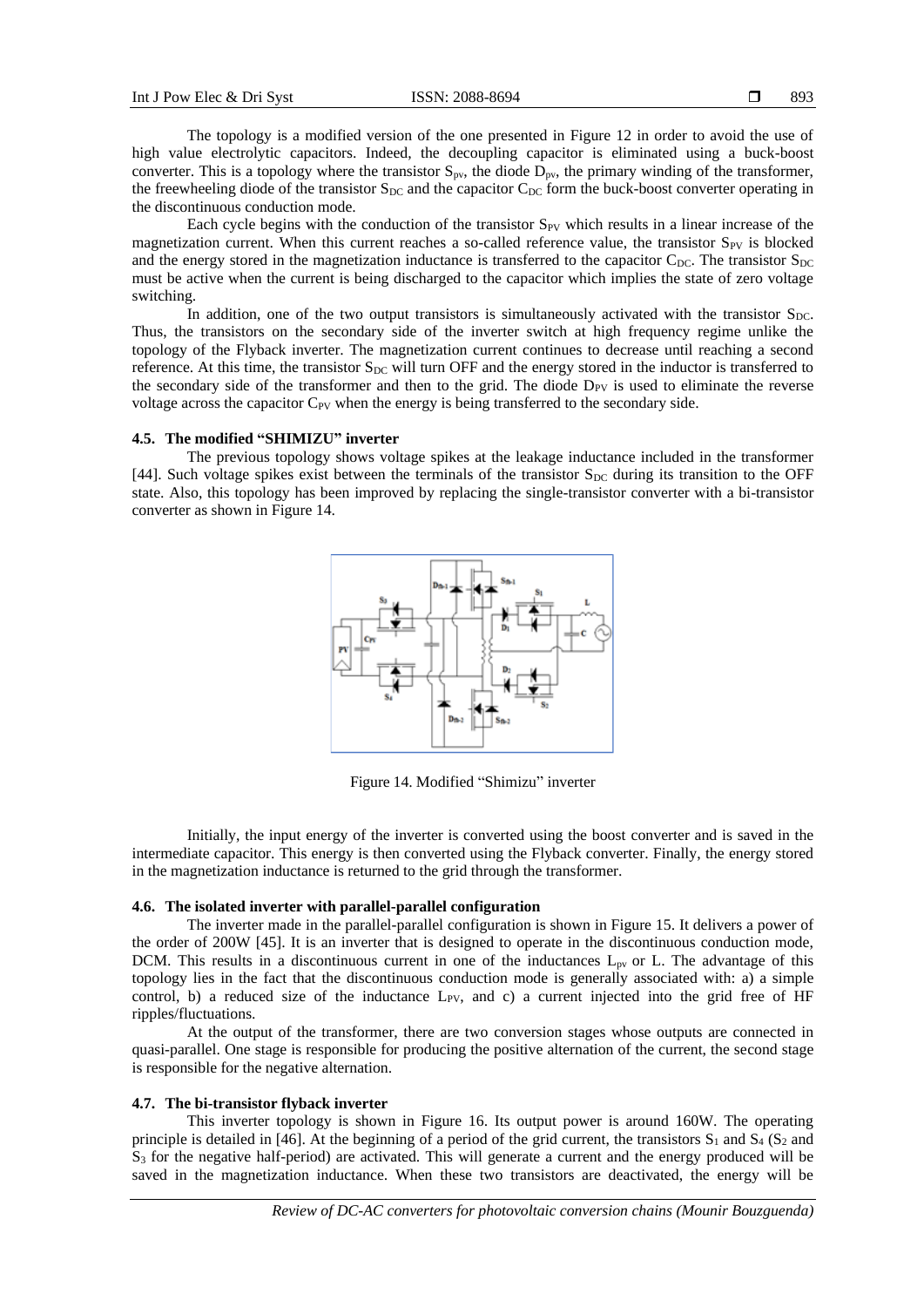transferred to the secondary side of the transformer and will subsequently be transmitted to the grid through the transistor  $S_5$ , the freewheeling diode of the transistor  $S_6$  and the filter.



Figure 15. Isolated inverter with parallel-parallel configuration



Figure 16. Inverter type flyback bi-transistor

## **4.8. Isolated flyback inverter in parallel-series connection**

The topology is shown in Figure 17. It is built around two independent flyback converters [47]. In this case, the grid is connected in series with the outputs of the two converters while the photovoltaic module is connected in parallel with the inputs of the converters. Producing a power of 160W, the inverter operates in continuous conduction mode, CCM, which results in a more complicated control. It produces an output voltage of AC type by modulating two sinusoidal voltages shifted by 180  $\degree$  across the capacitors C<sub>1</sub> and C<sub>2</sub>.

#### **4.9. Low frequency inverter associated with a flyback converter**

This inverter topology is shown in Figure 18. It is built around a Flyback converter connected to a thyristor-based inverter. It is dedicated to produce a power of about 150W. In some cases, this power is limited to 100W. The use of thyristors instead of power transistors can cause some switching problems as the thyristors are current controlled [48].



Figure 17. Isolated flyback inverter in parallel-series connection



Figure 18. Low frequency inverter associated with a flyback converter

#### **4.10. Inverter with series resonance converter**

The topology of this inverter associated to a converter is shown in Figure 19. It is built around a series resonance converter connected to a high frequency galvanically isolated inverter. It is designed to produce a power of about 110W [49] and can reach 250W in some cases [50]. Moreover, the transformer leakage inductance and the capacitor connected in series form a resonance circuit that reduces the switching losses of the inverter.

The DC-DC converter switches at 100KHz with a duty cycle slightly less than 50% and it operates with a fixed conversion ratio, which makes it possible to overcome the power decoupling between the photovoltaic module and the grid. The losses within the converter are quite small while those of the transformer are considerable.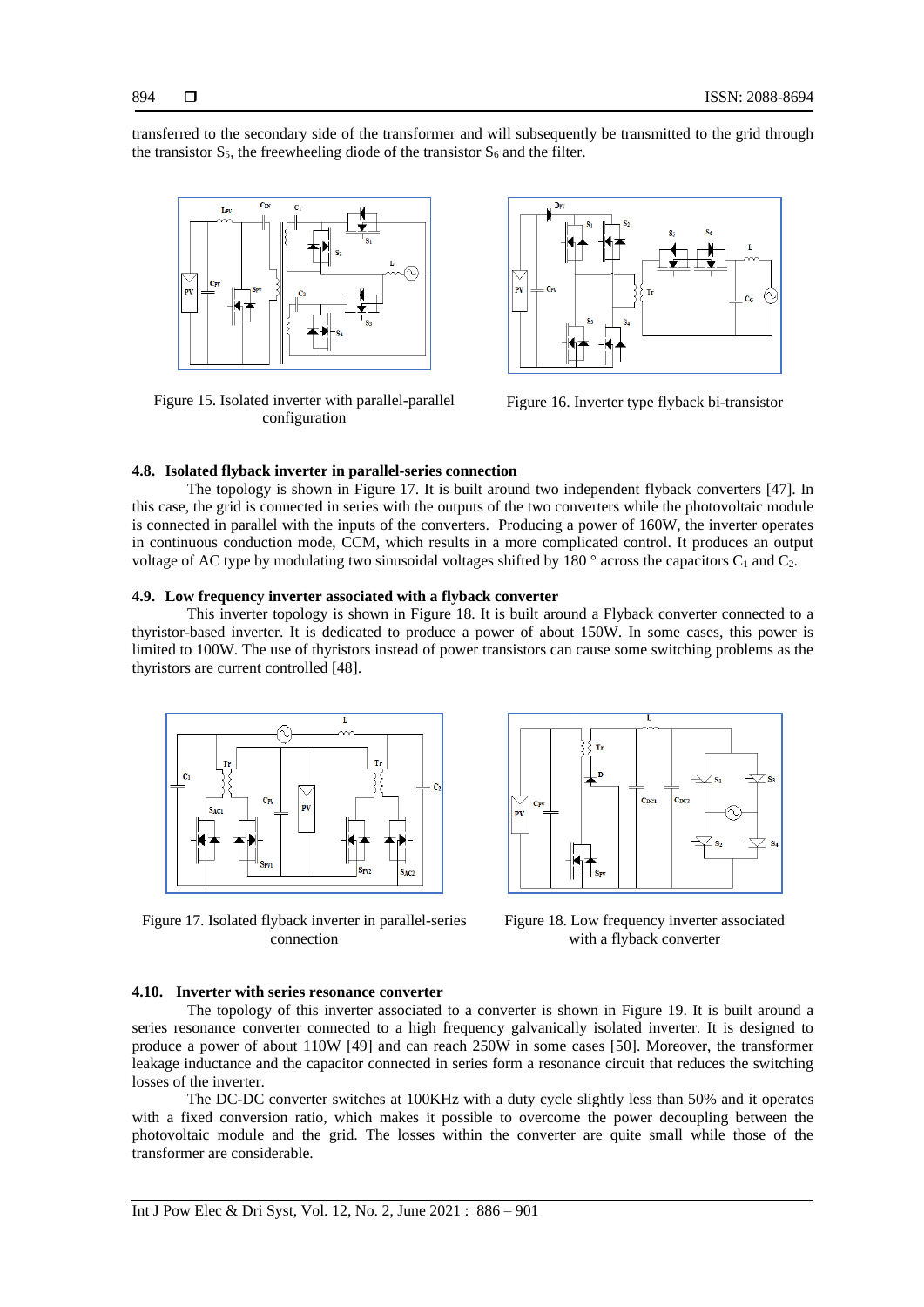The inverter uses two types of switching frequency: high frequency and low frequency. Indeed, the left arm of the inverter operates at frequencies between 20 and 80KHz while the right arm switches to 100Hz. In this case, the switching losses are halved compared to those of the inverters whose two arms switches at high frequencies.



Figure 19. Inverter with series resonance converter

#### **4.11. H-bridge inverter**

This inverter is whose topology is shown in Figure 20. Made up of two transistor arms and having no transformer, this topology is satisfactory in variable speed drives for AC motors and in UPS. About control strategy, different PWM techniques could be implemented [51].

The H-bridge inverter is characterized by a low efficiency compared to other transformerless topologies due to the use of high frequency PWM control signals. The output voltage of the inverter exhibits significant fluctuations which are at the origin of a relatively large leakage current depending only on the value of the parasitic capacitances  $C_{PV-G}$  that exist between the photovoltaic module and the ground. One solution for reducing the leakage current, in the case of bipolar PWM, is to use an LCL filter whose two inductors are located on either side of the load as shown in Figure 21. Such a filter makes it possible to solve the problem of leakage current for the bipolar PWM H-Bridge inverter provided that the two inductors, on either side of the load, are perfectly symmetrical. Although the problem of leakage current is solved, the energy efficiency remains low compared to the transformerless topologies.

The unipolar PWM strategy could also be applied to H-Bridge inverter topology. In this case, the voltage of the inverter takes three different values, namely:  $+ V_{IN}$ , 0 and  $-V_{IN}$ . Also, the filter becomes simpler and the fluctuations of the output voltage are reduced. This strategy is characterized by a high efficiency. However, the leakage current is quite high so that the H-Bridge topology cannot be used for transformerless topologies.





Figure 20. H-Bridge inverter Figure 21. LCL filter configuration for the bipolar PWM H-Bridge inverter

*Review of DC-AC converters for photovoltaic conversion chains (Mounir Bouzguenda)*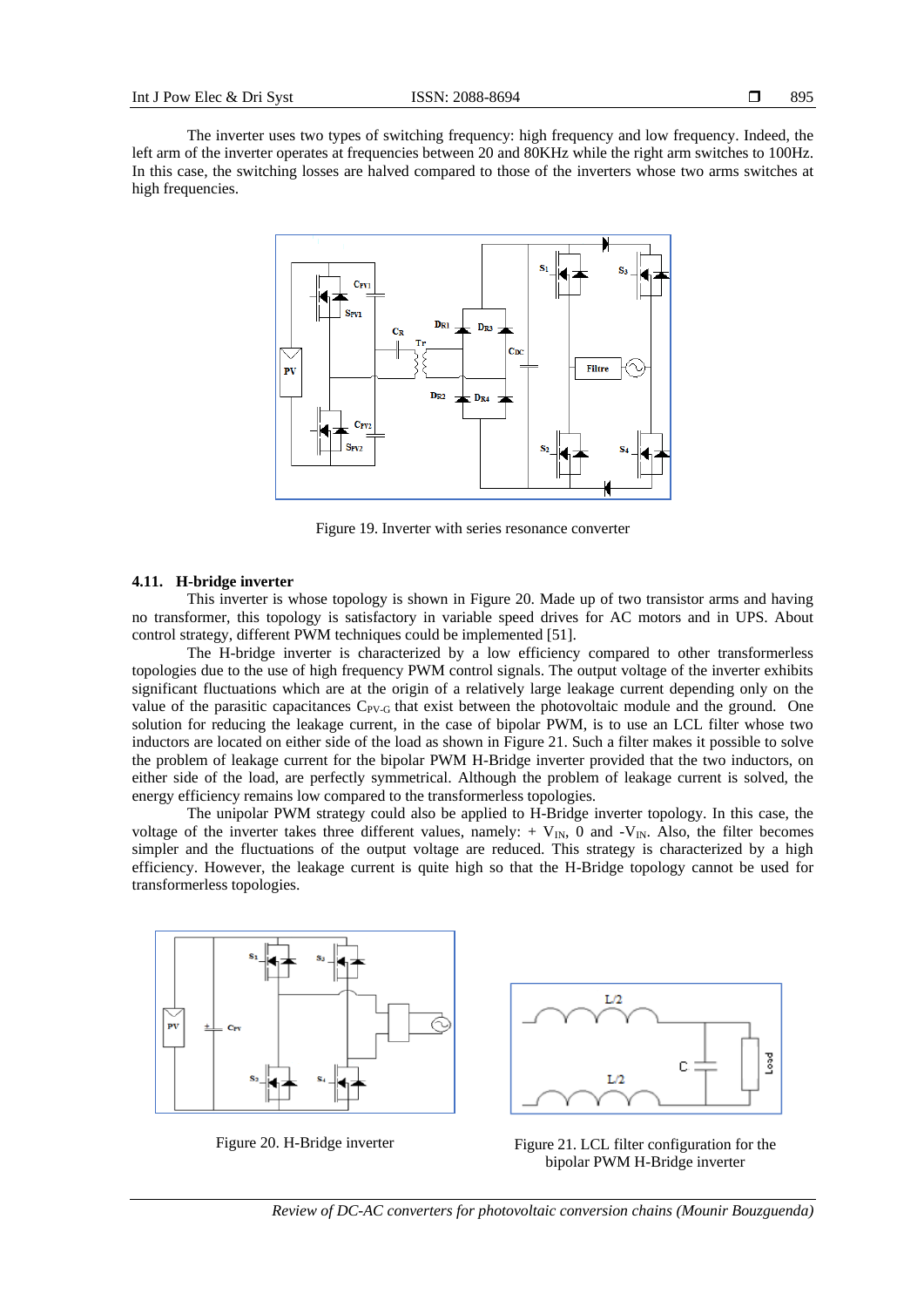#### **4.12. The HERIC inverter topology**

The HERIC topology that was firstly introduced by Sunways is shown in Figure 22 [52]. It is a transformerless inverter topology designed to combine the advantages of bipolar modulation (low leakage current) with those of unipolar modulation (high energy efficiency). The inverter is based on the conventional full bridge topology with two extras transistors interposed at the AC side, as shown in Figure 22.

These transistors are used during the freewheeling time. Indeed, during this phase, one of these transistors is activated while the four transistors of the H-bridge are all OFF and the grid is completely disconnected from the photovoltaic source. the grid current is short-circuited and saved in the load through the transistor  $S_5$  during the positive alternation and through  $S_6$  during its negative half-cycle. The fluctuations of the output current are eliminated, and the efficiency of the inverter is significantly improved.

#### **4.13. The H5 inverter**

SMA has also developed a transformerless inverter topology as shown in Figure 23. The idea is to disconnect the photovoltaic source from the grid during the freewheeling time of the four main transistors of the full bridge topology [53].



Figure 22. HERIC inverter topology Figure 23. H5 inverter topology

In this case, the modulation used is hybrid. Indeed, the transistors  $S_1$  and  $S_3$  switch at the frequency of the grid while  $S_2$  and  $S_4$  are switching at high frequencies  $(S_1$  and  $S_4$  for the positive half period and  $S_2$  and S<sub>3</sub> for the negative half one).

## **4.14. Single phase inverter with dc decoupling**

By still adopting the same idea of decoupling the inverter from the grid, another topology has been developed in [54] and is shown in Figure 24. The disconnection is carried out using the two extras transistors,  $S_5$  and  $S_6$ , and the two extra diodes,  $D_1$  and  $D_2$ , connected at the DC bus to the input of the inverter.

The output of the inverter is of the three-level type as in the case of the HERIC and H5 inverters. In addition, the level of the leakage current remains within the international standards. This cumulative potential makes this topology a good candidate for structures without transformers.

For this transformerless inverter topology, the modulation is hybrid. Indeed, the two transistors  $S_5$ and  $S_6$  switch at high frequency while the other transistors switch at the grid frequency ( $S_1$  and  $S_4$  for the positive half periods and  $S_2$  and  $S_3$  for the negative half periods).

#### **4.15. Half bridge inverter**

The inverter based on this topology is built using only two transistors as shown in Figure 25 [55]. For this topology, the two transistors switch at high frequency. As a result, the output of the inverter is of two-level type, which requires larger filtering elements. This topology has low leakage current, which makes it suitable for structures without transformers. However, the major disadvantage is that it requires a DC input voltage equal to twice the input voltages of the other topologies.

Indeed, for a single-phase system, this topology requires a DC voltage of the order of 650V which implies an open circuit voltage of the order of 1000V; a voltage that is not allowed by the standards setting the open circuit voltage of photovoltaic panels such as the IEC61216 standard.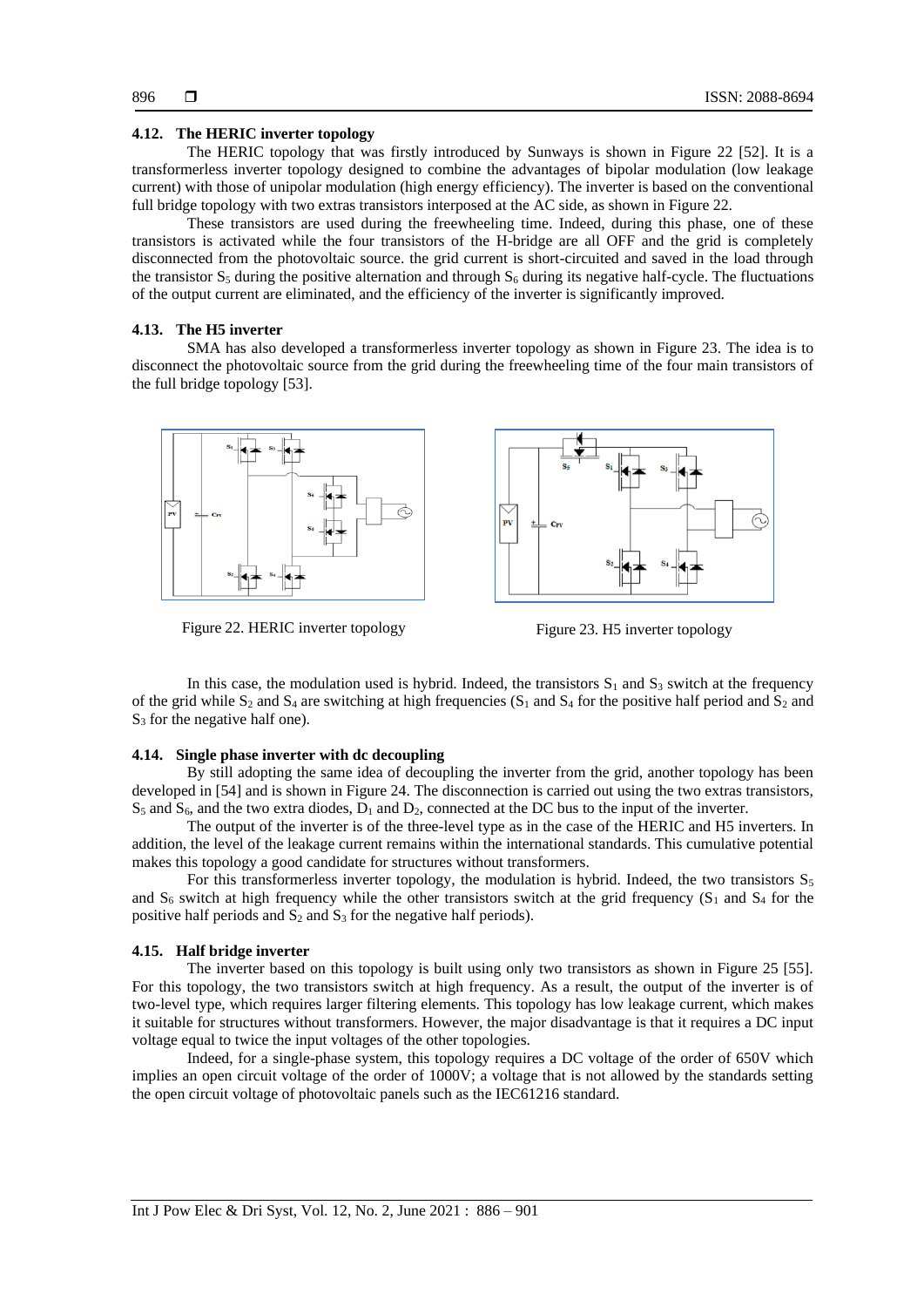

Figure 24. Inverter based on single-phase topology with DC decoupling



Figure 25. Inverter based on half bridge topology

## **4.16. The neutral point clamped inverter topology (NPC)**

The NPC inverter topology is very often used for inverters without transformers. Its structure is shown in Figure 26 [56]-[58]. The phase and the neutral are clamped through two diodes at the mid-point of the two capacitors of the DC bus. The control strategy is hybrid while the transistor  $S_2$  being active during the positive half-cycle, and the transistor  $S_1$  is in the switching state. The current flows from the source to the load through the two switches  $S_1$ ,  $S_2$  and the diode  $D_1$ . During the negative half cycle, the transistor  $S_3$  is kept in the active state while the transistor  $S_4$  is in the switched state.

The inverter based on this topology has some advantages such as the low switching losses rate, a reduced current ripple, an output voltage having three levels which reduces the size of the filter. In addition, the inverter operates with a power factor close to the unit which improves the efficiency of the complete system. However, this topology has certain limitations, particularly in the case of single-phase applications. Among these limitations, it is necessary to distinguish the high level of the DC bus voltage which should be doubled compared to that adopted for the other inverters. Moreover, this topology generates high transient voltages at the transistors  $S_2$  and  $S_3$  because, unlike the two transistors  $S_1$  and  $S_4$ , these two transistors are not connected to the coupling capacitors.

#### **4.17. Inverter with floatig inductor "Karshny"**

The floating inductance inverter, "Karschny", belongs to the "Sitop Solar" family of Siemens [59]- [61]. The topology is presented in Figure 27. One can highlight a direct connection between the neutral of the output and the negative terminal of the photovoltaic module. such a connection helps to, a) eliminate the oscillations of the voltage, and b) use thin-film photovoltaic modules.



Figure 26. Inverter based on the NPC topology Figure 27. Inverter based on "Karschny" topology



The basic structure of this topology is built around a buck-boost stage with additional transistors to define the polarity of the output quantities. The major disadvantage of this topology lies in the fact that the current passes through several semiconductor components in its path which results in a reduction in efficiency and an increased inverter cost. Table 4 summarizes the differences among between transformerbased inverters and transformer-less inverters discussed in this paper.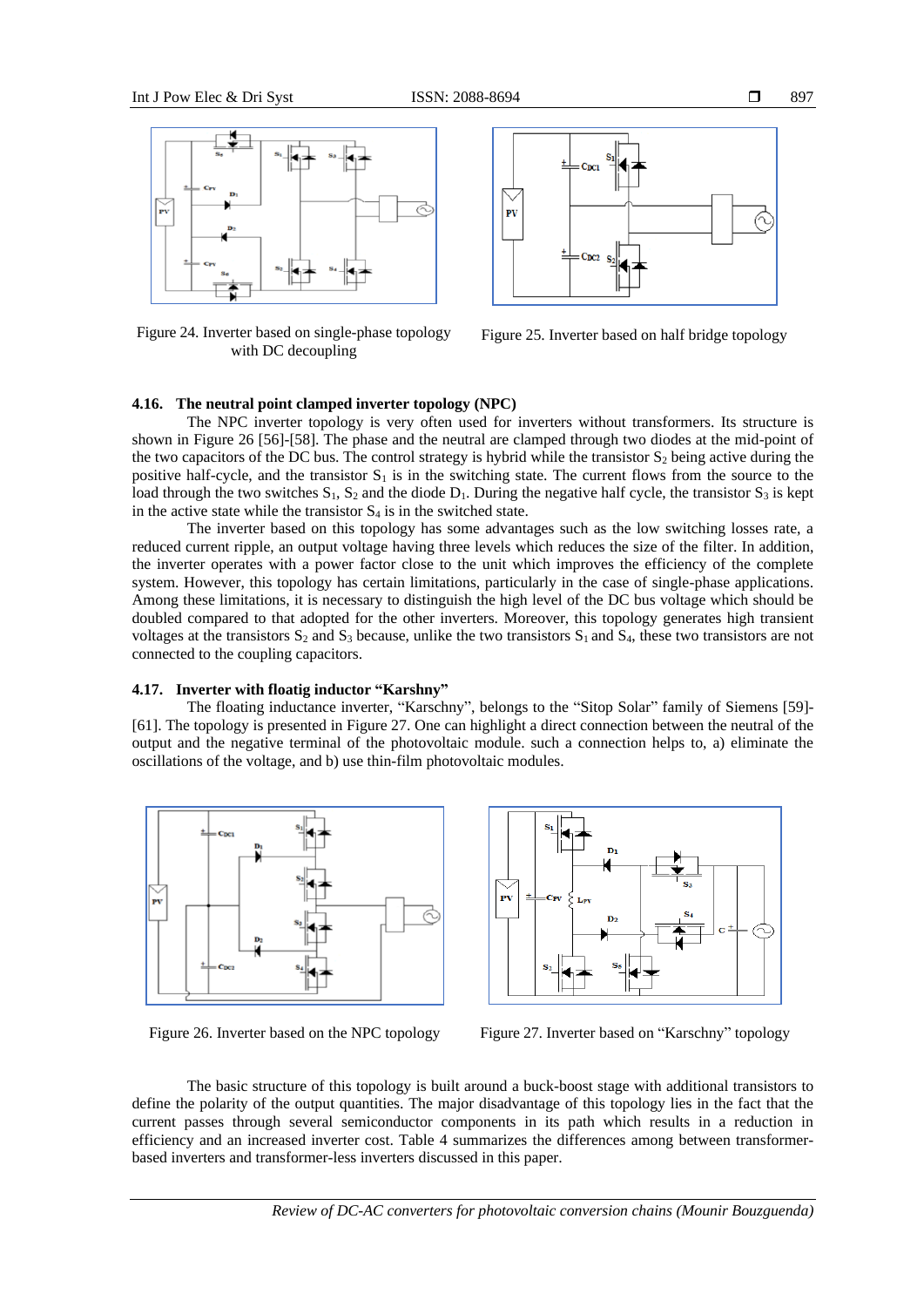| Lavie 4. Differences between transformer based and transformer-less inverters. |                                                                               |                                            |  |
|--------------------------------------------------------------------------------|-------------------------------------------------------------------------------|--------------------------------------------|--|
| Inverter                                                                       | Advantages                                                                    | Disadvantages                              |  |
| Line-frequency transformer based                                               | Easy design, high reliability, safety due to<br>galvanic isolation            | Low efficiency, high weight,<br>and volume |  |
| inverter High-frequency<br>transformer-based inverter                          | Easy design, compact, lightweight, high<br>efficiency, safety due to galvanic | Complex, costly technology                 |  |
| Transformer-less inverter                                                      | isolation complex design, compact, lightweight,<br>high efficiency            | Additional safety measures<br>required     |  |

Table 4. Differences between transformer based and transformer-less inverters.

## **5. CONCLUSION**

Within this paper, a review of photovoltaic conversion chains architecture has been conducted. Two major characteristics have been retained to classify these chains, namely: the galvanic isolation and the number of conversion system stages; characteristics usually localized around the DC-AC inverter. For this reason, a special focus is granted to the different inverter topologies that can be integrated into photovoltaic conversion chains.

Apart from the number of stages, photovoltaic inverters are classified into two groups -inverters with transformers and inverters without transformers. In the first group, the transformer is of high frequency (HF) type and it is located at the DC side, thus making it possible to increase the voltage of the photovoltaic module. A low frequency type transformer is placed at the output side of the inverter to amplify the output voltage to the local standard voltage values of 110 V or 220 V. In both cases, inverters with HF or LF transformers have been reported to have additional losses of at least 2%. Moreover, transformers are bulky and big in size, especially the LF ones penalizing the compactness of the conversion chain.

The second group includes the inverter topologies without transformer. Indeed, these topologies offer advantages in terms of size, mass and efficiency. However, they suffer from certain shortcomings related to the absence of galvanic isolation. These disadvantages are essentially the existence of a resonance circuit made up of the filter, the photovoltaic module(s) and the parasitic capacitances that appear between the photovoltaic module and the ground. This resonance circuit generates a leakage current that can sometimes exceed certain standards set by international institutions.

As a result, various transformerless inverter topologies with acceptable leakage current level have been developed and presented in the literature. The most famous ones have been presented within this paper. Although these topologies present an acceptable level of performance, some improvements are required. Nonetheless, the transition from centralized structures to other distributed architecture has paved the way to develop new structures where the DC-DC power converter includes multi-string structures or DC optimizers used significantly in residential photovoltaic installations.

#### **REFERENCES**

- [1] Yingzi, L., and Yexia, H. "Comparison and selection of solar radiation data for photovoltaic power generation project," *J. Electr. Eng. Technol.,* vol. 14, no. 11, pp. 685-692, 2019, DOI: 10.1007/s42835-019-00110-3.
- [2] Fondation D'entreprise Alcen Pour la Connaissance des Énergies (2017). Available at: https://www.connaissancedesenergies.org/fiche-pedagogique/solaire-photovoltaique.
- [3] https://www.hahasmart.com/blog/2772/the-history-of-solar-inverters], accessed September 30, 2020.
- [4] Guerrero, J.M., and Xue, Y., "Smart inverters for utility and industry applications," *PCIM Proceedings, Europe 2015 International Exhibition and Conference for Power Electronics, Intelligent Motion, Renewable, Energy and Energy Management,* Nuremberg, Germany, 19-20 May 2015, pp. 277-284.
- [5] REVE, solar PV Global Capacity and Annual Additions, 2009-2019 https://www.evwind.es/2020/07/05/in-2019 the-solar-pv-market-increased-an-estimated-12-to-around-115-gw/75561, accessed October 1, 2020
- [6] Wawrzyniak, C., Moeyaert, V., and Vallee, F, "Impact of the control-command process in a photovoltaic conversion chain on the power line channel transfer function in the narrowband PLC frequency range," *CIRED - Open Access Proceedings Journal*, vol. 2017, no. 1, pp. 719-723, DOI:10.1049/oap-cired.2017.0078.
- [7] Ahmad, Z., and Singh, S. N., "Comparative analysis of single phase transformerless inverter topologies for grid connected PV system," *Solar Energy*, vol. 149, pp. 245-271, 2017, DOI: 10.1016/j.solener.2017.03.080.
- [8] Khan, M. N. H., Forouzesh, M., Siwakoti, Y. P., Li, L., Kerekes, T., and Blaabjerg, F, "A classification of singlephase transformerless inverter topologies for photovoltaic applications," *2018 IEEE Region Ten Symposium (Tensymp)*, DOI: 10.1109/tenconspring.2018.8692013.
- [9] Ahmad, Z., and Singh, S. N., "Single phase transformerless inverter topology with reduced leakage current for grid connected photovoltaic system," *Electric Power Systems Research*, vol. 154, pp. 193-203, 2018, DOI: 10.1016/j.epsr.2017.08.031.
- [10] Ahmad, Z., and Singh, S. N., "Improved modulation strategy for single phase grid connected transformerless PV inverter topologies with reactive power generation capability," *Solar Energy*, vol. 163, pp. 356-375. DOI: 10.1016/j.solener.2018.01.039.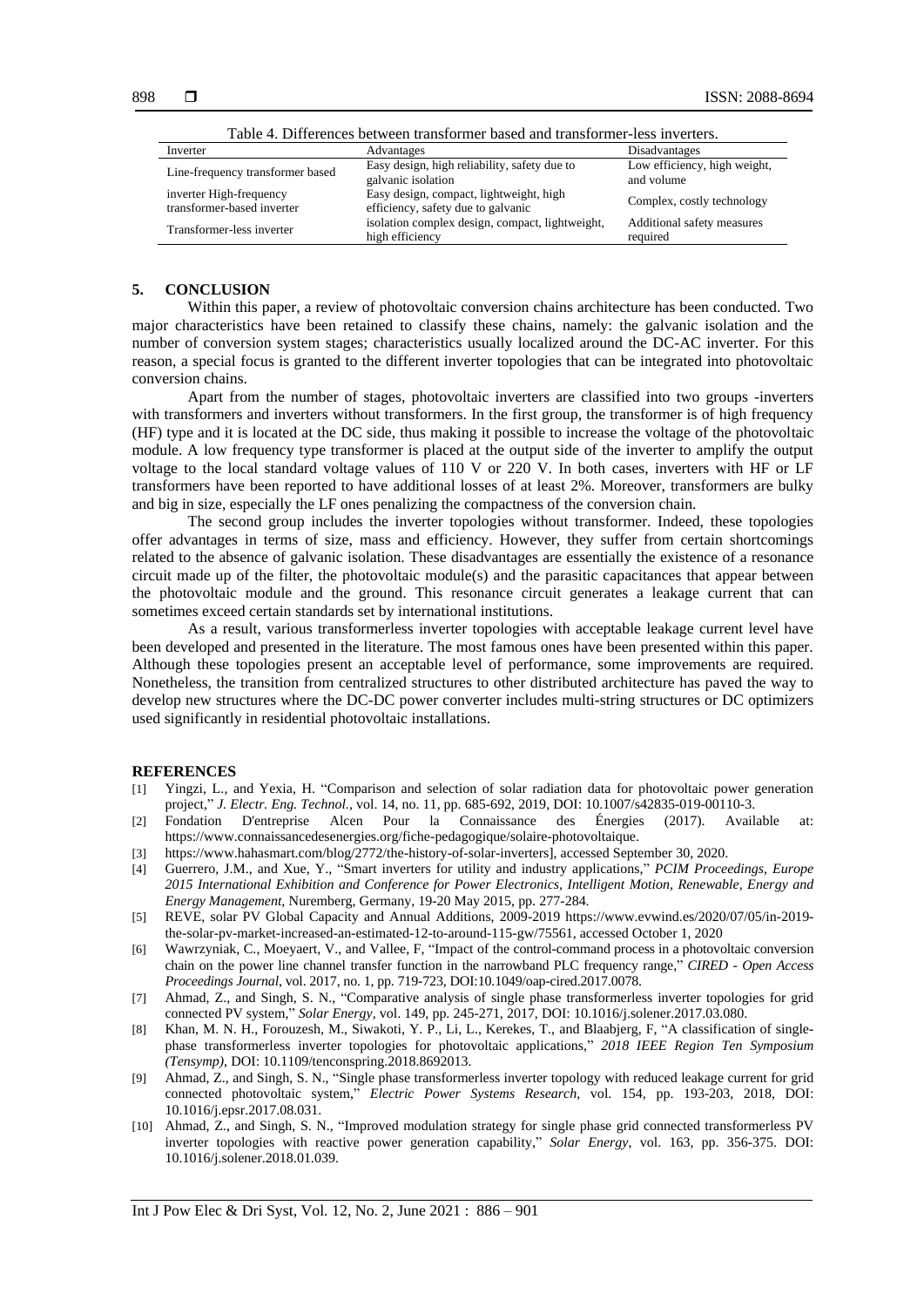- [11] Ruchira, Sao, A., Patel, R. N., and Sinha, S. K., "GUI supported experimental investigation of central inverter and microinverter integrated with 1kW PV system," *2018 3rd International Conference and Workshops on Recent Advances and Innovations in Engineering (ICRAIE)*, DOI:10.1109/icraie.2018.8710422.
- [12] Muller, N., Kouro, S., Renaudineau, H., and Wheeler, P., "Energy storage system for global maximum power point tracking on central inverter PV plants," *2016 IEEE 2nd Annual Southern Power Electronics Conference (SPEC)*, 2016, DOI: 10.1109/spec.2016.7846164.
- [13] Tariq, M. S., Butt, S. A., and Khan, H. A., "Impact of module and inverter failures on the performance of central-, string-, and micro-inverter PV systems," *Microelectronics Reliability*, vol. 88-90, pp. 1042-1046. DOI: 10.1016/j.microrel.2018.06.096.
- [14] Birane, M., Larbes, C., and Cheknane, A., "Comparative study and performance evaluation of central and distributed topologies of photovoltaic system," *International Journal of Hydrogen Energy*, vol. 42, no. 13, pp. 8703-8711, DOI: 10.1016/j.ijhydene.2016.09.192.
- [15] A. Mohammed, "Renewable energy for sustainable rural development: significant potential synergies, but mostly unrealized," European Court of Auditors, 2018.
- [16] PL Chapman, ZS Judkins, and J Marshall (2019) US Patent US10498253B2.
- [17] Zapata, J. W., Kouro, S., and Perez, M. A., "Partial power converter for a two-stage photovoltaic cascaded string inverter," *IECON 2017 - 43rd Annual Conference of the IEEE Industrial Electronics Society*, 2017, DOI: 10.1109/iecon.2017.8217372.
- [18] Roy, J., and Ayyanar, R., "A single-phase transformer-less string inverter with integrated magnetics and active power decoupling," *2017 IEEE Applied Power Electronics Conference and Exposition (APEC)*, 2017, DOI: 10.1109/apec.2017.7931215.
- [19] Sangwongwanich, A., Yang, Y., Blaabjerg, F., and Sera, D., "Delta power control strategy for multistring gridconnected PV inverters," *IEEE Transactions on Industry Applications*, vol. 53, no. 4, pp. 3862-3870, 2017, DOI: 10.1109/tia.2017.2681044.
- [20] Sangwongwanich, A., Yang, Y., Blaabjerg, F., and Sera, D., "Delta power control strategy for multi-string gridconnected PV inverters," *2016 IEEE Energy Conversion Congress and Exposition (ECCE)*, 2016, DOI: 10.1109/ecce.2016.7854998.
- [21] Khan, O., Xiao, W., and Moursi, M. S. E., "A new PV system configuration based on submodule integrated converters," *IEEE Transactions on Power Electronics*, vol. 32, no. 5, pp. 3278-3284, 2017. DOI: 10.1109/tpel.2016.2633564.
- [22] Dube, A., Rizwan, M., and Jamil, M., "Analysis of single-phase grid connected PV system to identify efficient system configuration," *2016 Second International Innovative Applications of Computational Intelligence on Power, Energy and Controls with Their Impact on Humanity (CIPECH)*, 2016, DOI: 10.1109/cipech.2016.7918761.
- [23] Rallabandi, V., Akeyo, O. M., and Ionel, D. M., "Modeling of a multi-megawatt grid connected PV system with integrated batteries," *2016 IEEE International Conference on Renewable Energy Research and Applications (ICRERA)*, 2016, DOI:10.1109/icrera.2016.7884512.
- [24] Hirota, A., Mekhilef, S., & Nakaoka, M., "A lower switching noise two-legs three-phase inverter applying new type modulation scheme," 2016 IEEE Region 10 Conference (TENCON), 2016, DOI: type modulation scheme," *2016 IEEE Region 10 Conference (TENCON)*, 2016, DOI: 10.1109/tencon.2016.7847963.
- [25] Meshcheryakov, V. N., Voekov, V. N., and Golovachev, I. V., "Vector control system of PMSM based on selfcommutated voltage inverter with relay controlled IGBT switch in DC link," *2018 17th International Ural Conference on AC Electric Drives (ACED)*, 2018, DOI:10.1109/aced.2018.8341703.
- [26] Xing, L., and Wei, Q., "Series-connected current source inverters with less switches," *IEEE Transactions on Power Electronics*, vol. 35, no. 6, June 2020, DOI:10.1109/tpel.2019.2951794.
- [27] Xia, Y., and Ayyanar, R., "Comprehensive comparison of THD and common mode leakage current of bipolar, unipolar and hybrid modulation schemes for single phase grid connected full bridge inverters," *2017 IEEE Applied Power Electronics Conference and Exposition (APEC)*, 2017. DOI:10.1109/apec.2017.7930777.
- [28] Ramesh Babu, A., Raghavendiran, T. A., Sivachidambaranathan, V., and Barnabas Paul Glady, J., "Novel cascaded H-bridge sub-multilevel inverter with reduced switches towards low total harmonic distortion for photovoltaic application," *International Journal of Ambient Energy*, vol. 39, no. 9, pp. 1-13, 2017, DOI: 10.1080/01430750.2016.1269683.
- [29] Wang, Z., Li, Q., Tang, Y., Liu, S., and Dai, S., "Comparison of harmonic limits and evaluation of the international standards," *MATEC Web of Conferences*, vol. 277, 03009, 2019, DOI: 10.1051/matecconf/201927703009.
- [30] M.P. Kasmier kowski, R. Krishnan, and F. blaabjerg, "Control in power electronics selected problems," 2002, Elsevier.
- [31] "Danish standards foundation DS/HD 60364-7-712 (SIK) low-voltage electrical installations Part 7-712, Requirements for special installations or locations – Photovoltaic (PV) systems," 2016. Available at: https://standards.globalspec.com/std/10073929/ds-hd-60364-7-712-sik.
- [32] "IEEE standard conformance test procedures for equipment interconnecting distributed resources with electric power systems," in IEEE Std 1547.1-2005, 1 July 2005, pp.1-62, DOI: 10.1109/IEEESTD.2005.96289.
- [33] "IEEE recommended practice for utility interface of photovoltaic (PV) systems," in IEEE Std 929-2000, 2000, DOI: 10.1109/IEEESTD.2000.91304.
- [34] IEC 61727 photovoltaic (PV) systems Characteristics of the utility interface (2004). Available at: https://standards.globalspec.com/std/365170/iec-61727.
- [35] BS EN IEC 61000-3-2:2019 electromagnetic compatibility (EMC), Limits limits for harmonic current emissions (equipment input current up to and including 16 A per phase) (2019), British Standards Institution.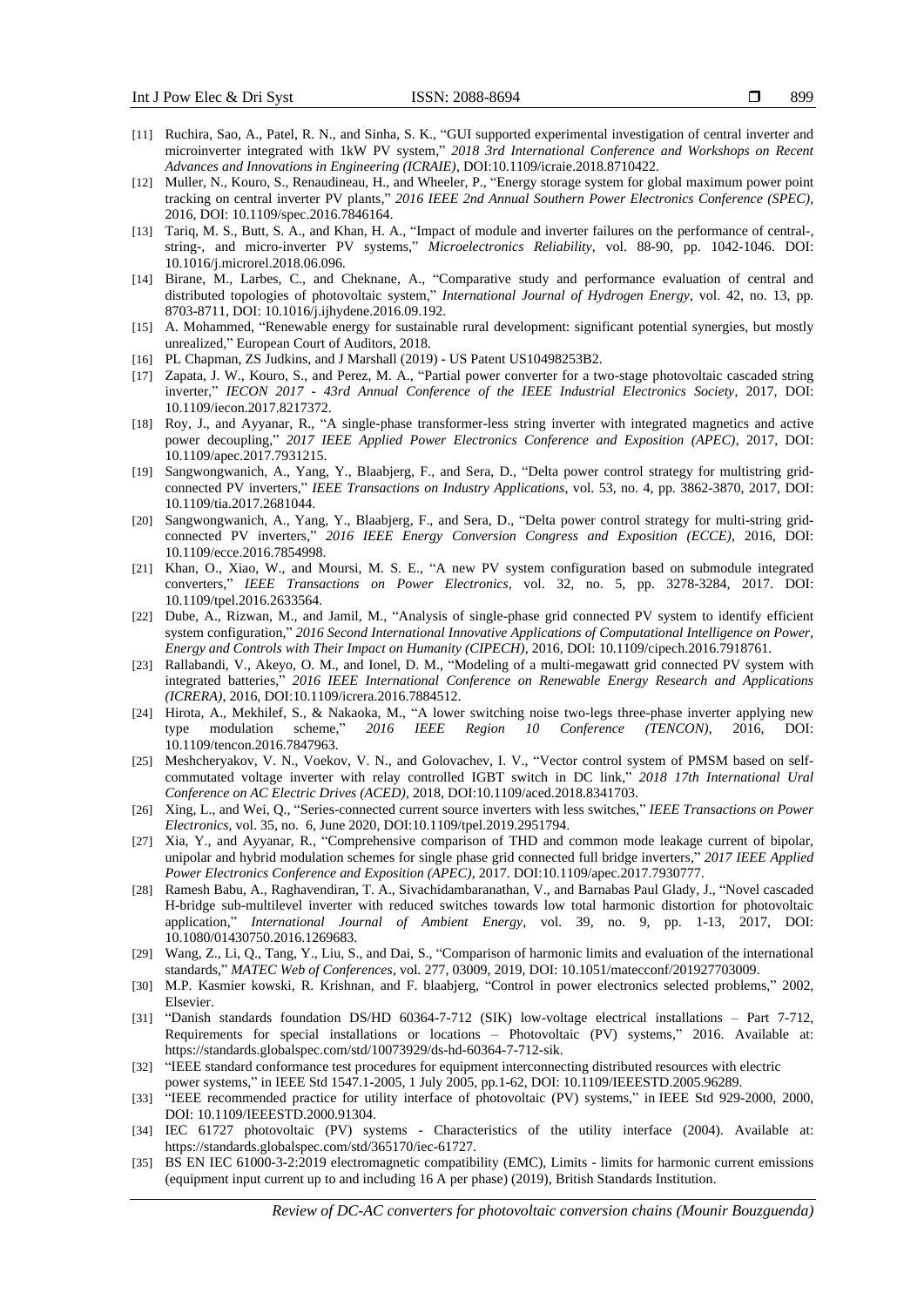- [36] Rahman, M. A., Islam, M. R., Mahfuz-Ur-Rahman, A. M., Muttaqi, K. M., and Sutanto, D., "Investigation of the effects of DC current injected by transformer-less pv inverters on distribution transformers," *IEEE Transactions on Applied Superconductivity*, vol. 29, no. 2, pp. 1-4, 2019, DOI: 10.1109/tasc.2019.2895580.
- [37] Long, B., Huang, L., Sun, H., Chen, Y., Victor, F., and Chong, K. T., "An intelligent dc current minimization method for transformerless grid-connected photovoltaic inverters," *ISA Transactions*, vol. 88, pp. 268-279, 2018, DOI: 10.1016/j.isatra.2018.12.005.
- [38] Fang, W., Wu, D., Huang, L., Long, B., and Chen, Y., "Component minimization of transformerless LCL-type grid-connected inverter with virtual capacitors," *2019 Chinese Control Conference (CCC),* DOI: 10.23919/chicc.2019.8865205.
- [39] Arab Ansari, S., & Moghani, J., "A novel soft switching flyback inverter for photovoltaic AC module applications," *IET Renewable Power Generation*, vol. 13, no. 13, 2019, DOI: 10.1049/iet-rpg.2019.0365.
- [40] Arab Ansari, S., Moghani, J. S., and Mohammadi, M., "Analysis and implementation of a new zero current switching flyback inverter," *International Journal of Circuit Theory and Applications*, vol. 47, no. 4, 2018, DOI: 10.1002/cta.2577.
- [41] Ronilaya, F., Kurniawan, S. B., Hidayat, M. N., Rohadi, E., Sutjipto, R., and Siradjuddin, I., "A power sharing loop control method for input-series output-parallel flyback-type micro-inverter using droop method," *2019 International Conference on Information and Communications Technology (ICOIACT)*, DOI: 10.1109/icoiact46704.2019.8938411.
- [42] Chen, C., Li, J., Gao, S., & Ma, Y., Design of Staggered Fly-back Single-phase Photovoltaic Grid-connected Micro-inverters. *2019 IEEE 3rd Information Technology, Networking, Electronic and Automation Control Conference (ITNEC)*, 2019, DOI:10.1109/itnec.2019.8729402.
- [43] Kabalci, E., Boyar, A., & Metin, N. A. "Design and Analysis of a Flyback Micro Inverter with H5 Inverter*," 2019 1st Global Power, Energy and Communication Conference (GPECOM)*, 2019, DOI: 10.1109/gpecom.2019.8778530.
- [44] Ronilaya, F., Siradjuddin, I., & Wibowo, S. E., "An optimal power flow control method for PV systems with single phase Shimizu inverter," *2017 International Seminar on Intelligent Technology and Its Applications (ISITIA)*, 2017, DOI:10.1109/isitia.2017.8124058.
- [45] Chaudhary, S., & Singh, S. N., "Single Phase Grid Interactive Solar Photovoltaic Inverters: A Review," *2018 National Power Engineering Conference (NPEC)*, 2018, DOI:10.1109/npec.2018.8476767.
- [46] Ansari, S. A., Hosseinian, S. hossei., & Moghani, J. S., "Low-voltage ride-through capability of flyback inverter under BCM operation for AC module applications," *2017 Smart Grid Conference (SGC)*, 2017, DOI:10.1109/sgc.2017.8308866.
- [47] Sher, H. A., Addoweesh, K. E., & Al-Haddad, K., "An Efficient and Cost-Effective Hybrid MPPT Method for a Photovoltaic Flyback Microinverter," *IEEE Transactions on Sustainable Energy*, vol. 9, no. 3, pp. 1137–1144, 2018, DOI:10.1109/tste.2017.2771439.
- [48] Kamble, S. V., & Kumar, P., "An improved interleaved high power flyback inverter for photovoltaic application," *2017 International Conference on Computation of Power, Energy Information and Commuincation (ICCPEIC)*, 2017, DOI:10.1109/iccpeic.2017.8290484.
- [49] Yeh, C.-S., Chen, C.-W., Lee, M., & Lai, J.-S. "A Hybrid Modulation Method for Single-Stage Soft-Switching Inverter Based on Series Resonant Converter," *IEEE Transactions on Power Electronics*, 1–1, 2019 DOI: 10.1109/tpel.2019.2948122.
- [50] Alhamroun, I., Salem, M., Jusoh, A., Idris, N. R. N., Ismail, B., & Albatsh, F. M. "Comparison of two and four switches inverter feeding series resonant converter," *2017 IEEE Conference on Energy Conversion (CENCON)*, 2017, DOI:10.1109/cencon.2017.8262508.
- [51] Ray, S., Gupta, N., & Gupta, R. A., "A Comprehensive Review on Cascaded H-bridge Inverter-Based Large-Scale Grid-Connected Photovoltaic," *IETE Technical Review*, vol. 34, no. 5, pp. 463–477, 2016, DOI: 10.1080/02564602.2016.1202792.
- [52] Orfanoudakis, G. I., Sharkh, S. M., Koutroulis, E., & Yuratich, M. A. "Single-phase transformerless PV inverter topology with AC bypass and mid-DC-link voltage clamping*," 2017 19th European Conference on Power Electronics and Applications (EPE'17 ECCE Europe)*, 2017, DOI:10.23919/epe17ecceeurope.2017.8098973.
- [53] Tarek Selmi and Maher Rezgui, "A novel DC-AC inverter topology to eliminate leakage current," *International Journal of Power Electronics and Drive System (IJPEDS)*, vol. 9, no. 4, pp. 1733-1744, 2018, DOI: 10.11591/ijpeds.v9n4.pp1733-1744.
- [54] Tarak Salmi, Mounir Bouzguenda, Adel Gastli and Ahmed Masmoudi, "A novel transformerless inverter topology without zero-crossing distortion," *International Journal of Renewable Energy Research*, vol. 2, no. 1, pp. 140-146, 2012.
- [55] Babaei, E., and Shokati Asl, E., "A new topology for Z-source half-bridge inverter with low voltage stress on capacitors," *Electric Power Systems Research*, vol. 140, pp. 722-734, 2016, DOI: 10.1016/j.epsr.2016.04.010.
- [56] Viju Nair, R., Chattopadhyay, R., Parashar, S., Bhattacharya, S., and Gopakumar, K., "Cascaded active neutral point clamped and flying capacitor inverter topology for induction motor drives applications," *2018 IEEE Energy Conversion Congress and Exposition (ECCE)*, 2018, DOI: 10.1109/ecce.2018.8557745.